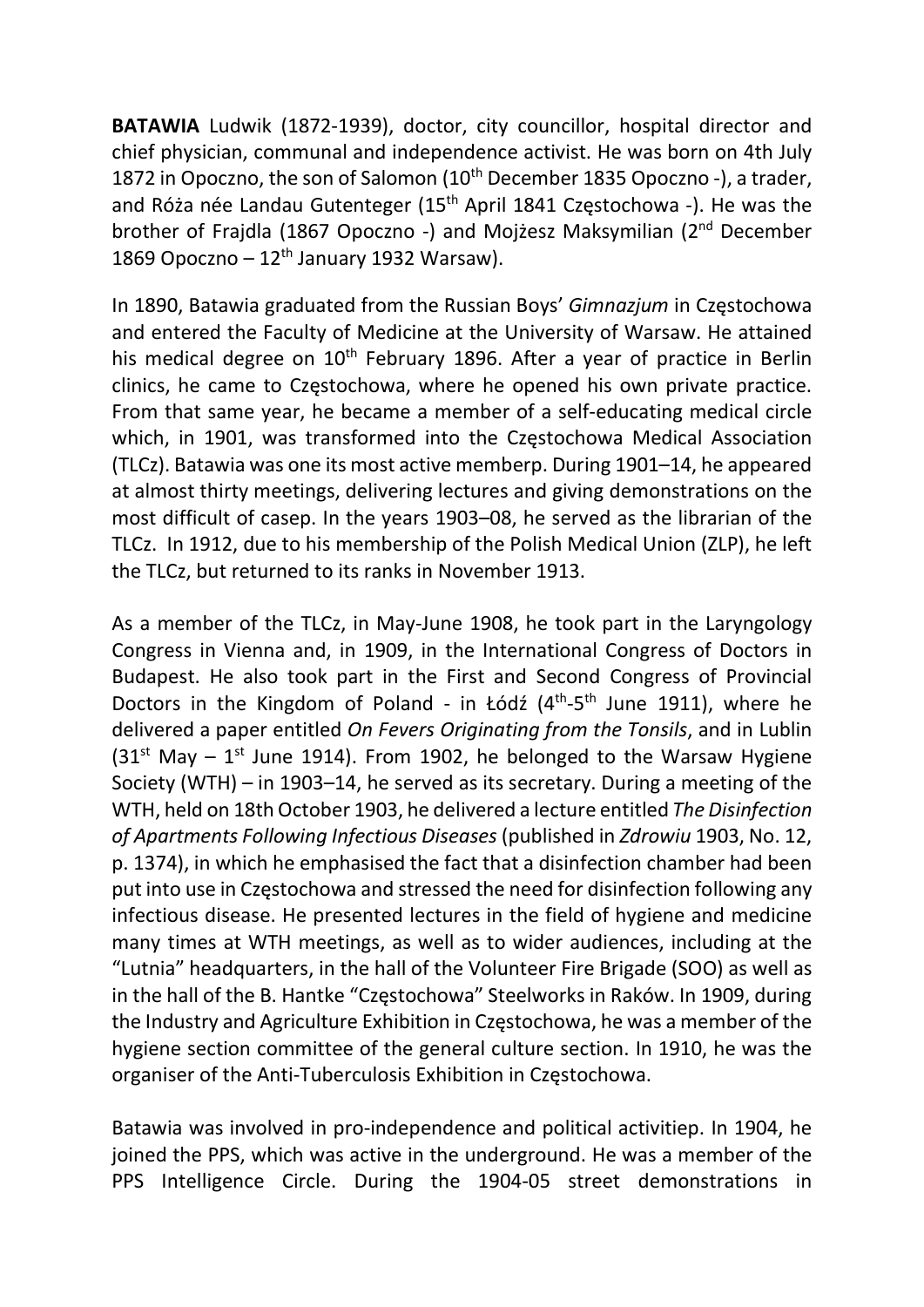Częstochowa, he provided medical attention to injured workerp. In August 1906, as a member of the Polish School Committee, he took part in the establishment of the No.1 Polish Gimnazjum in Częstochowa. In January 1907, prior to the elections to the Russian State Duma, he was a member of the Progressive Union Electoral Committee.

He was active in the field of education. In 1906, he was one of the founders of the Society for the Spreading of Knowledge (TSzW), for which he financially supported its E. Orzeszkowa Library and Reading Room. He also donated funds supporting underprivileged students at the No.1 Polish Gimnazium. For many years, Batawia was vice-president of the "Dobroczynność" Charitable Society for Jews (TDdŻ), as well as a member of the Welfare Council and doctor for the Crafts School for Jewp. He conducted free classes at the Talmud Torah. Together with  $\rightarrow$  Dr. Edward Kon, he watched over the activities of the Horticulture Farm. In 1908-13, he was a member of the Finance Committee for the building of the TDdŻ Hospital in Częstochowa. From the hospital's opening on 16th November 1913 until June 1939, he served as the hospital's director and chief physician. In 1913-14, he was a member of the Częstochowa Municipal Sanitation Commission.

Following the outbreak of war, in the autumn of 1914, he joined the committee of "Emergency Aid" and, as one of many doctors in Częstochowa, he provided free-of-charge medical attention to the city's poorer inhabitantp. Evidence of the city population's harsh living conditions during the war were, among others, two cases, in the Jewish Hospital, of dropsy caused by hunger, presented by Batawia at a meeting of the Częstochowa Medical Association (TLCz). From 1915, he worked as a doctor in two state schoolp.

He continued to be active in the spreading of education. In 1915-17, he lectured in anatomy in self-education courses run by the local intelligentsia, also organised by the Society for the Promotion of Education Amongst Jewp. From 1917, he was a member of the Welfare Council of the H. Sienkiewicz Gimnazjum. In the second half of that year, he belonged to the "School Delegation" in the Częstochowa City Council. In 1918, he was one of the signatories of an appeal for donations towards the building of the Dr. W. Biegański Library.

He was known for his dedication as a physician to soldiers fighting to protect the country's borderp. During the 1919-1921 Śląsk Uprisings, as a contract doctor and head of the Jewish Hospital, he cared for almost one hundred wounded rebelp. In 1920, during the Polish-Bolshevik War, he worked as a volunteer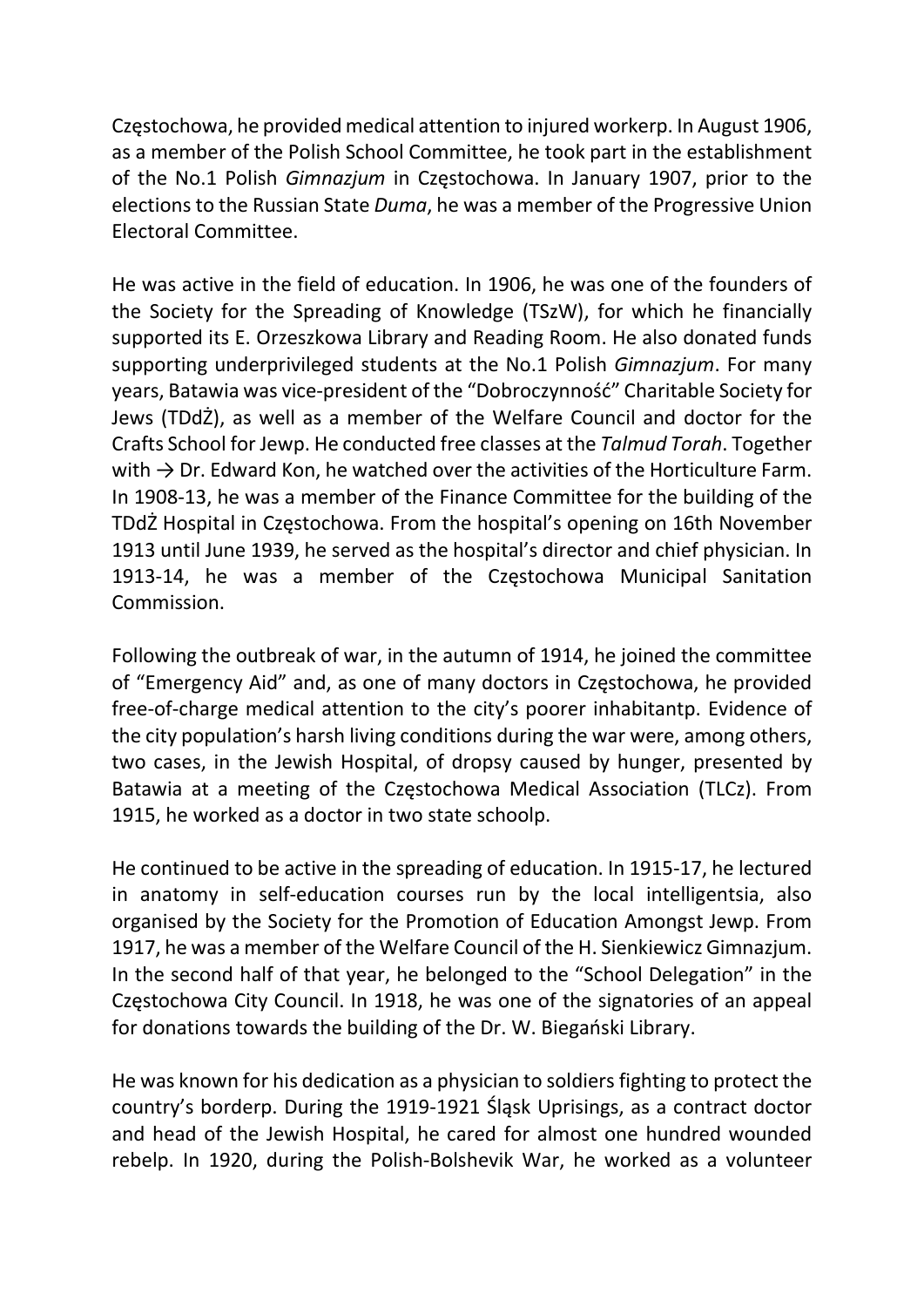doctor in the Częstochowa garrison hospital (in Dom Księcia, at ul. Kościuszki 58). Later, he was also employed as a doctor of the Powiatowa Kasa Chorych (County Health Fund). He continued to be active in the TLCz and ZLP professional associationp. In October 1922, as a representative of the ZLP, he participated in talks with the management of the Health Fund regarding the remuneration of doctorp. He was a member of a special commission which, in 1922, developed a new constitution for the TLCz. In 1927, he was a member of a commission to commemorate the anniversary of the passing of Dr. W. Biegański.

In April of that same year, at a ceremonial session of the [TLCz.], he celebrated thirty years of professional work. Funds raised from the event was allocated to the Dr. Bielgański Scholarship Fund. In 1924-25, when the TLCz began to organise clinical sessions, Batawia was the organiser of two such in the ENT Department which he managed. From 1930, he was a member of the Board and, in 1935-39, he held the position of vice-president of the TLCz. In 1932, he became an honorary member of that organisation. In 1921-31, in medical journals, he published seven articles on ENT topicp. In January 1927, as a member of the Society for the Protection of the Health of the Jewish Population in Poland (TOZ), together with doctors E. Kon and Karol Rożkowski, he led to the establishment of a clinic for tuberculosis patients at the Jewish Hospital. He belonged to the Polish Red Cross (PCK).

From the 1920s, he was a board member of the Committee to Aid Jewish Students (Auxilium Academicum Judaicum). He was also engaged in local government activitiep. In December 1925, put forward by the United Jewish Electoral Committee, he was elected to the City Council. He was a member of the Cultural-Arts Commission, of the school council and the "Hospital Delegation". He contributed to the Aviation-Sanitation Committee, established at the initiative of the Sanitation Department of the Ministry of Military Affairp. This committee was involved mainly in the collection of funds for the purchase sanitation planes for the army. He belonged to the Zw. Żydowskich Obrońców Ojczyzny [Union of Jewish Defenders of the Homeland]. In 1934 he was president of the Berek Joselewicz Legion. From that same year, he led the TDdŻ. From the 1920s until 1939, Batawia lived in Częstochowa at II Aleja 29. From 1901, he was co-owner of the tenement at II Aleja 26 (the so-called power plant house).

He died in Otwock on 15th June 1939 and was buried in the Jewish cemetery on ul. Okopowa in Warsaw. He was awarded the Medal of Independence (1938).